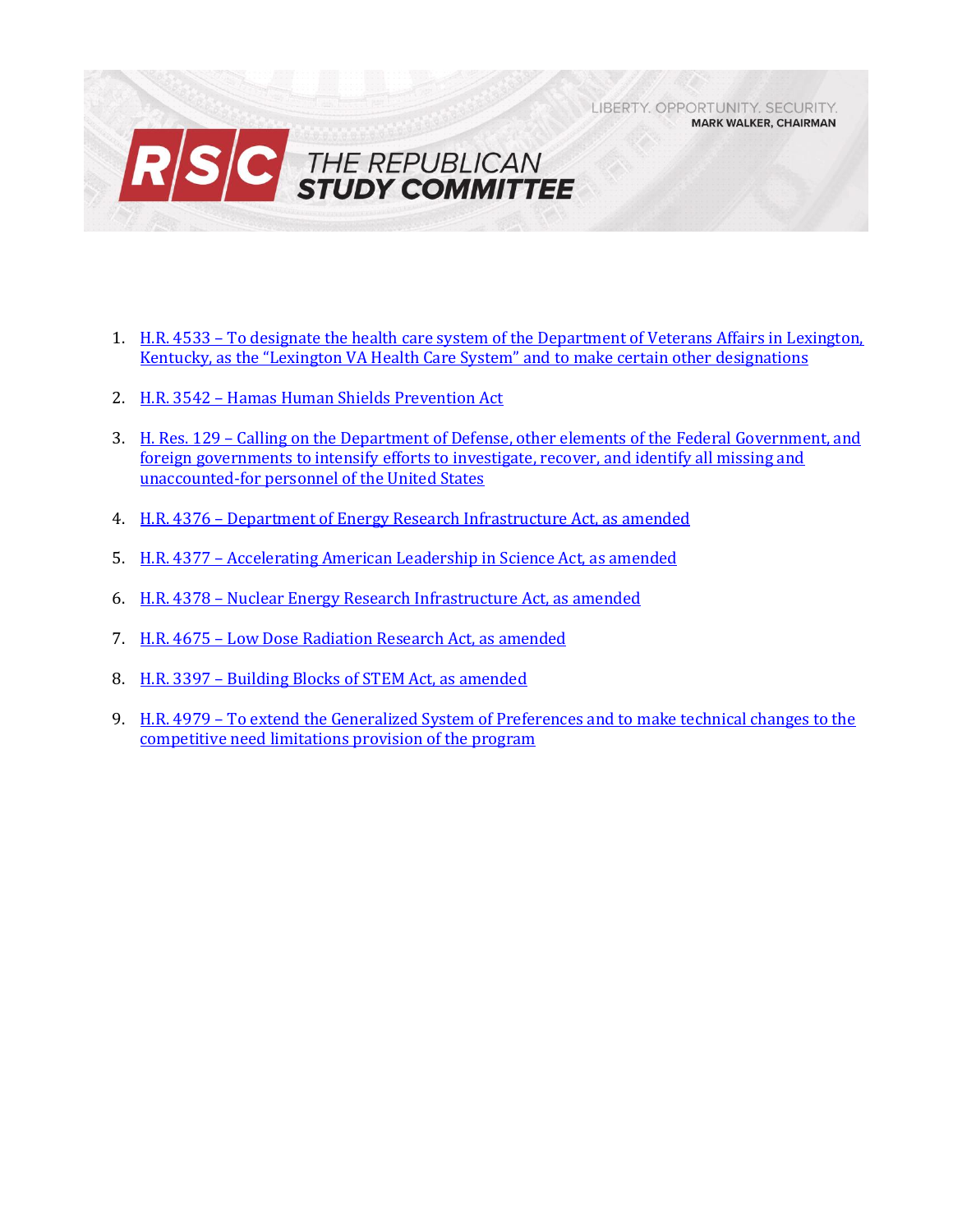## <span id="page-1-0"></span>**H.R. 4533 – To designate the health care system of the Department of Veterans Affairs in Lexington, Kentucky, as the "Lexington VA Health Care System" and to make certain other designations (Rep. Barr, R-KY)**

**CONTACT:** [Amanda Lincoln,](mailto:amanda.lincoln@mail.house.gov) 202-226-2076

## **FLOOR SCHEDULE:**

Expected to be considered on February 13, 2018, under suspension of the rules, which requires a 2/3 majority for passage.

## **TOPLINE SUMMARY:**

[H.R. 4533](http://docs.house.gov/billsthisweek/20180212/HR4533.pdf) would designate the Department of Veterans Affairs in Lexington, KY, as the "Lexington VA Health Care System," designate the VA health care facility located at 1101 Veterans Drive in Lexington, KY as the "Troy E. Bowling Campus," and designate the VA health care facility located at 2250 Leeston Road in Lexington, KY as the "Franklin R. Sousley Campus."

## **COST:**

No Congressional Budget Office (CBO) score is available. Rule 28 (a)(1) of the Rules of the Republican Conference prohibit measures from being scheduled for consideration under suspension of the rules without an accompanying cost estimate. Rule 28(b) provides that the cost estimate requirement may be waived by a majority of the Elected Leadership.

## **CONSERVATIVE CONCERNS:**

- **Expand the Size and Scope of the Federal Government?** No.
- **Encroach into State or Local Authority?** No.
- **Delegate Any Legislative Authority to the Executive Branch?** No.
- **Contain Earmarks/Limited Tax Benefits/Limited Tariff Benefits?** No.

## **DETAILED SUMMARY AND ANALYSIS:**

H.R. 4533 would designate the Department of Veterans Affairs in Lexington, KY, as the "Lexington VA Health Care System," designate the VA health care facility located at 1101 Veterans Drive in Lexington, KY as the "Troy E. Bowling Campus," and designate the VA health care facility located at 2250 Leeston Road in Lexington, KY as the "Franklin R. Sousley Campus." According to the bill's findings, Troy Bowling served in the U.S. Marine Corps between the ages of 17 and 90 and devoted more than 78,000 hours of volunteer service at the Lexington VA Medical Center, and Franklin Sousey served in the U.S. Marine Corps, where he fought in the battle of Iwo Jima and raised the United States flag atop Mount Suribachi, which was captured in an *iconic photograph*. He was killed in combat by a Japanese sniper in 1945.

## **COMMITTEE ACTION:**

This bill was introduced by Representative Barr (R-KY) on December 4, 2017, and referred to the Subcommittee on Health of the House Committee on Veterans' Affairs. No further Committee action has occurred.

#### **ADMINISTRATION POSITION:**

No Statement of Administration Policy is available at this time.

## **CONSTITUTIONAL AUTHORITY:**

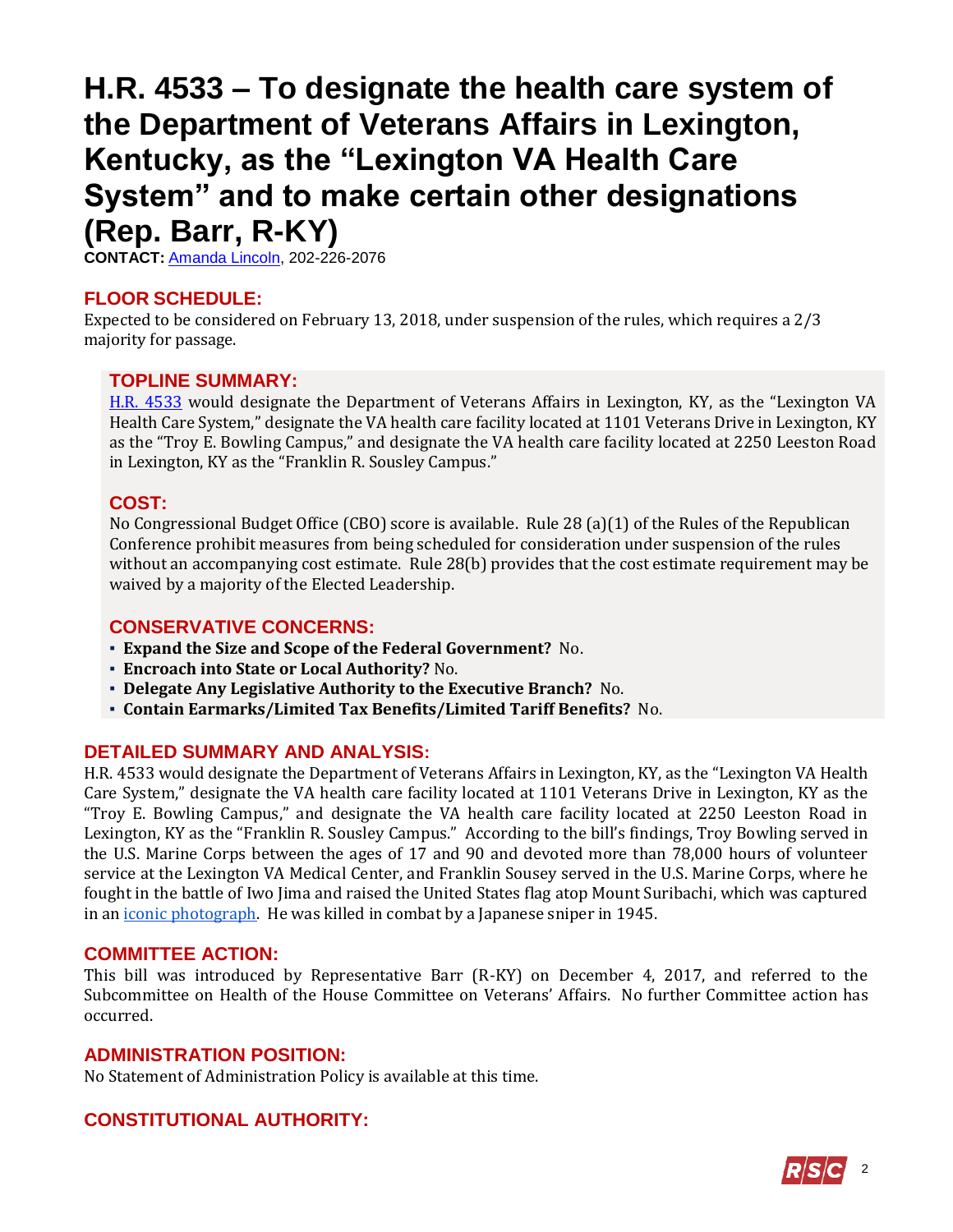According to the sponsor: Congress has the power to enact this legislation pursuant to the following: Article I, Section 8, of the United States Constitution. No specific enumerating clause was identified.

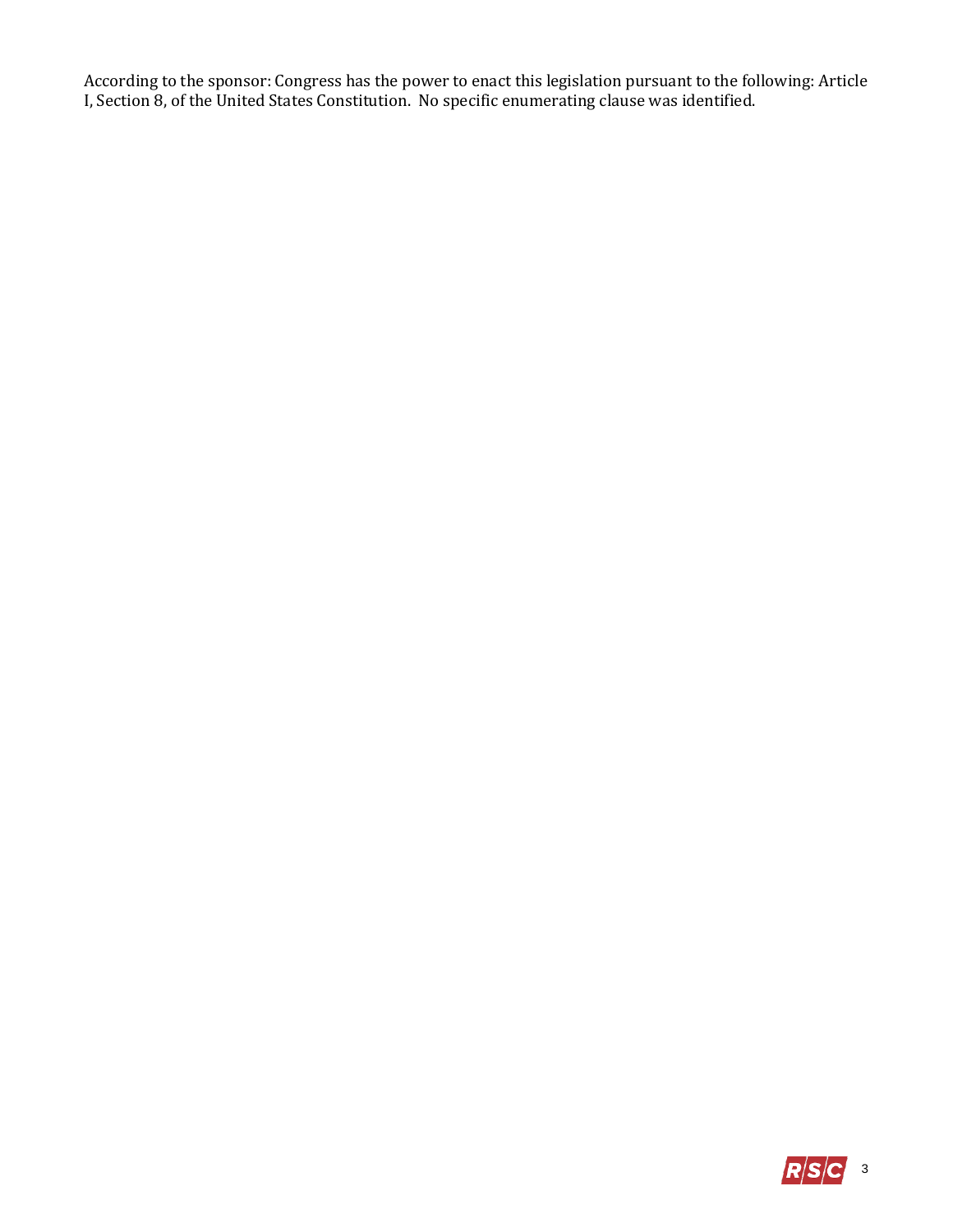## <span id="page-3-0"></span>**H.R. 3542 — Hamas Human Shields Prevention Act (Rep. Wilson, R-SC)**

**CONTACT:** [Nicholas Rodman,](mailto:nicholas.rodman@mail.house.gov) 202-226-8576

## **FLOOR SCHEDULE:**

Scheduled for consideration on February 13, 2018, under suspension of the rules, which requires 2/3 vote for passage.

## **TOPLINE SUMMARY:**

[H.R. 3542](http://docs.house.gov/billsthisweek/20180212/HR3542.pdf) would impose sanctions agains[t Hamas](https://www.state.gov/j/ct/rls/other/des/123085.htm) for acts of terrorism and gross human rights violations including the use of human shields.

#### **COST:**

The Congressional Budget Office (CBO) [estimates](https://www.cbo.gov/system/files/115th-congress-2017-2018/costestimate/hr3542.pdf) that administering the sanctions in H.R. 3542 would cost less than \$500,000 over the 2018-2022 period; such spending would be subject to the availability of appropriated funds. CBO estimates that enacting H.R. 3542 would not significantly affect net direct spending or on-budget deficits in any of the four consecutive 10-year periods beginning in 2028.

#### **CONSERVATIVE CONCERNS:**

- **Expand the Size and Scope of the Federal Government?** No.
- **Encroach into State or Local Authority?** No.
- **Delegate Any Legislative Authority to the Executive Branch?** No.
- **Contain Earmarks/Limited Tax Benefits/Limited Tariff Benefits?** No.

## **DETAILED SUMMARY AND ANALYSIS:**

H.R. 3542 would issue a statement of policy that it shall be the policy of the United States to officially and publicly condemn Hamas for violating the international law of armed conflict by exploiting civilians, civilian property, and other specially protected personnel and facilities, in an effort to shield military targets from lawful attack; and take effective action against those knowingly engaging in, supporting, facilitating, or enabling such undisputed violations of international law through the use of human shields.

The bill would encourage the President to direct the United States Permanent Representative to the United Nations to use the voice, vote, and influence of the United States at the United Nations Security Council to secure support for a resolution that would impose multilateral sanctions against Hamas for the use of human shields; require member nations to take specific steps to prevent the use of human shields and impose consequences on those who use human shields; require the United Nations to track and report the use of human shields in any conflict monitored by an organization or agency of the United Nations; and specify steps to prevent, and consequences for, the use of United Nations employees as human shields or the use of United Nations facilities or infrastructure to enable the use of civilians as human shields.

H.R. 3542 would impose sanctions on members of Hamas and those that knowingly order, control, or are complicit in, any unlawful attempt to use civilians, civilian property, or other protected persons to shields military objectives from lawful attack. The President may impose sanctions on such foreign person, or each agency or instrumentality of a foreign state. The President would additionally be required to submit a list of such persons to Congress. An alien who the Secretary of State or the Secretary of Homeland Security determines is a foreign person on the list would be inadmissible to the United States; ineligible to receive a visa or other documentation to enter the United States; and otherwise ineligible to be admitted or paroled into the United States. Any current visa issued to such persons would be revoked and such alien would be denied entry into the United States. An exception would be granted to comply with the United Nations

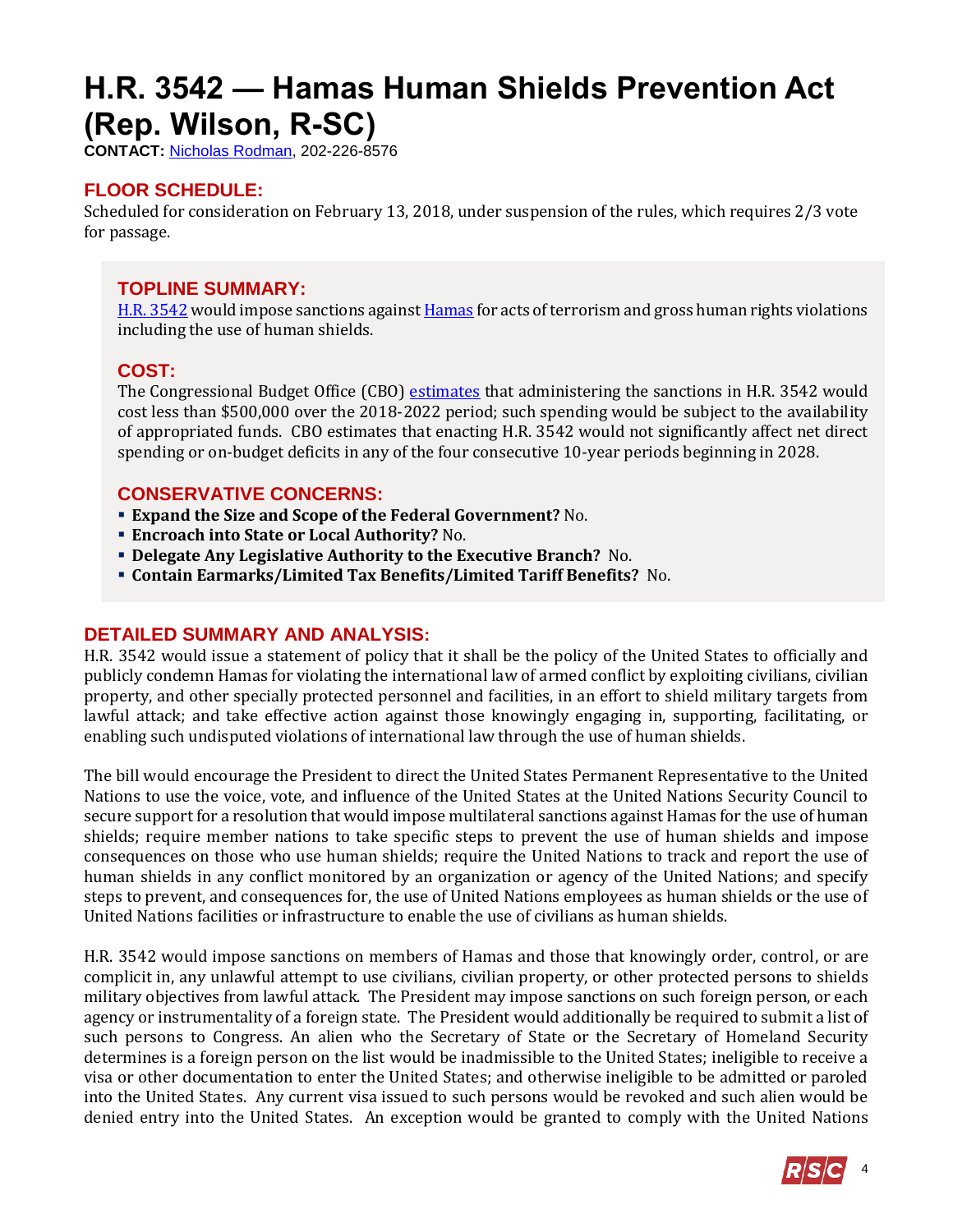Headquarters Agreement. The President may, on a case-by-case basis, waive the application of a sanction with respect to a person or an agency or instrumentality of a foreign state for periods not longer than 180 days if the President certifies to Congress that such waiver is in the national security interest of the United States.

#### **OUTSIDE GROUPS IN SUPPORT:**

- **-** [AIPAC](https://www.aipac.org/learn/resources/aipac-publications/publication?pubpath=PolicyPolitics/Press/AIPAC%20Statements/2017/11/House%20Committee%20Adopts%20Legislation%20to%20Penalize%20Support%20of%20Terrorism)
- **[Anti-Defamation League](https://www.adl.org/news/press-releases/adl-applauds-house-foreign-affairs-committee-for-adopting-the-taylor-force-act)**
- **[Republican Jewish Coalition](https://twitter.com/RJC/status/931270126216925189)**

#### **COMMITTEE ACTION:**

H.R. 3542 was introduced on July 28, 2017, and was referred to the House Committee on Foreign Affairs. On [November](https://foreignaffairs.house.gov/markup/markup-h-res-336-h-res-401-h-res-407-h-r-1164-h-r-1415-h-r-2712-h-r-3542-h-r-3776-h-con-res-90/) 15, 2017, the bill was ordered to be reported (amended) by voice vote.

#### **ADMINISTRATION POSITION:**

A Statement of Administration Policy is not available.

#### **CONSTITUTIONAL AUTHORITY:**

According to the sponsor: "Congress has the power has the power to enact this legislation pursuant to the following: Article I, Section 8, of the Constitution of the United States of America." No specific enumerating power was cited.

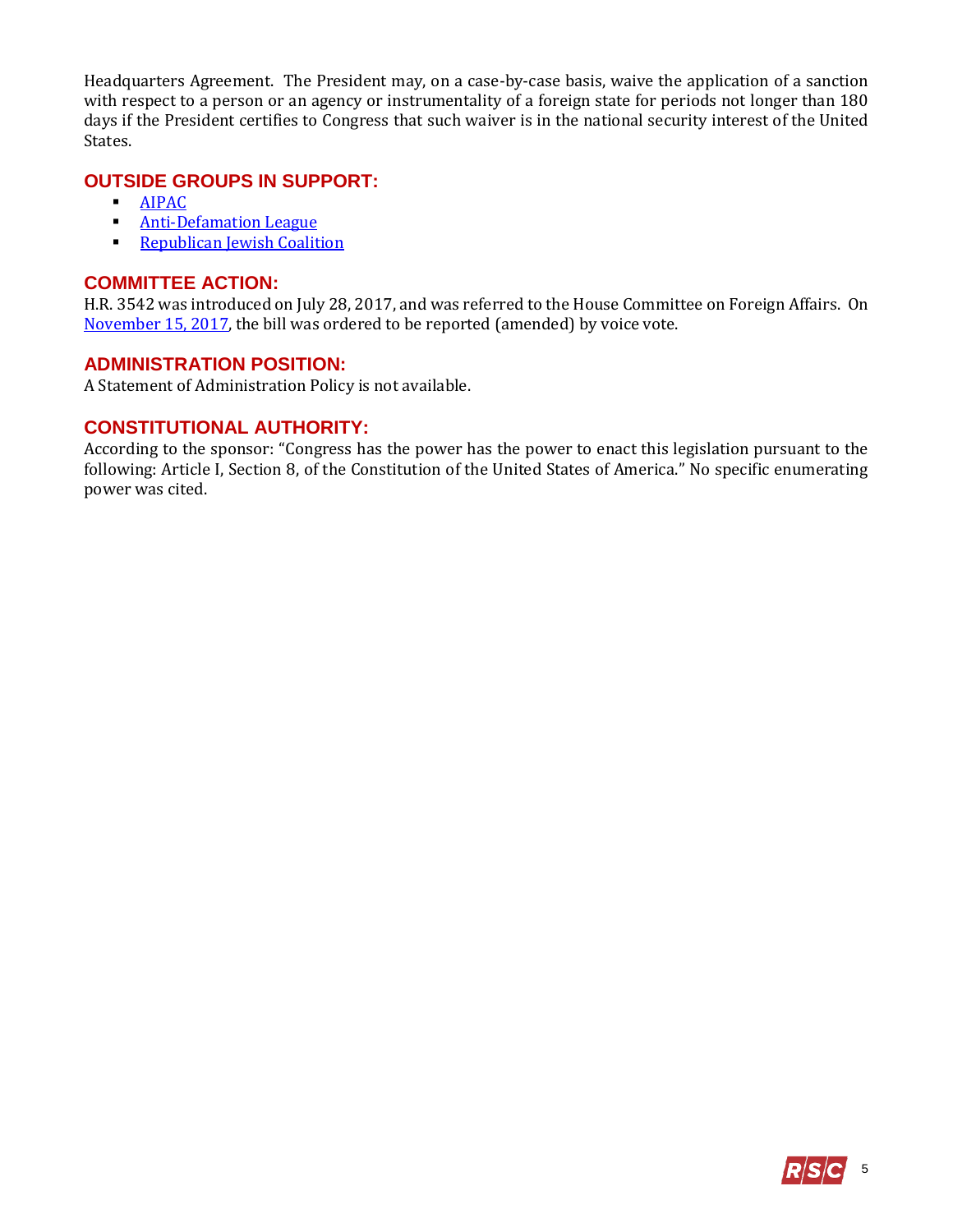## <span id="page-5-0"></span>**H. Res. 129 — Calling on the Department of Defense, other elements of the Federal Government, and foreign governments to intensify efforts to investigate, recover, and identify all missing and unaccounted-for personnel of the United States (Rep. Johnson, R-TX)**

**CONTACT:** [Nicholas Rodman,](mailto:nicholas.rodman@mail.house.gov) 202-226-8576

#### **FLOOR SCHEDULE:**

Scheduled for consideration on February 13, 2018, under suspension of the rules, which requires 2/3 vote for passage.

#### **TOPLINE SUMMARY:**

[H. Res. 129](http://docs.house.gov/billsthisweek/20180212/HRES129.pdf) would call on the Department of Defense, other elements of the Federal Government, and foreign governments to intensify efforts to investigate, recover, and identify all missing and unaccounted-for personnel of the United States.

#### **COST:**

No Congressional Budget Office (CBO) estimate is available.

#### **CONSERVATIVE CONCERNS:**

- **Expand the Size and Scope of the Federal Government?** No.
- **Encroach into State or Local Authority?** No.
- **Delegate Any Legislative Authority to the Executive Branch?** No.
- **Contain Earmarks/Limited Tax Benefits/Limited Tariff Benefits?** No.

#### **DETAILED SUMMARY AND ANALYSIS:**

H. Res. 129 would call upon the *Defense POW/MIA Accounting Agency* and other elements of the Department of Defense, other appropriate elements of the Federal Government, and all foreign governments to resolutely continue efforts to investigate, recover, identify, and account as fully as possible for all United States personnel designated as unaccounted-for from past wars and conflicts around the world; and would call upon all foreign governments with information on United States personnel designated as unaccounted-for from past wars and conflicts, or with such personnel within their territories, to cooperate fully with the Government of the United States to provide the fullest possible accounting for those American lives.

#### **COMMITTEE ACTION:**

H. Res. 129 was introduced on February 15, 2017, and was referred to the House Foreign Affairs Committee and the House Armed Services Committee.

#### **ADMINISTRATION POSITION:**

A Statement of Administration Policy is not available.

#### **CONSTITUTIONAL AUTHORITY:**

No Constitutional Authority is available.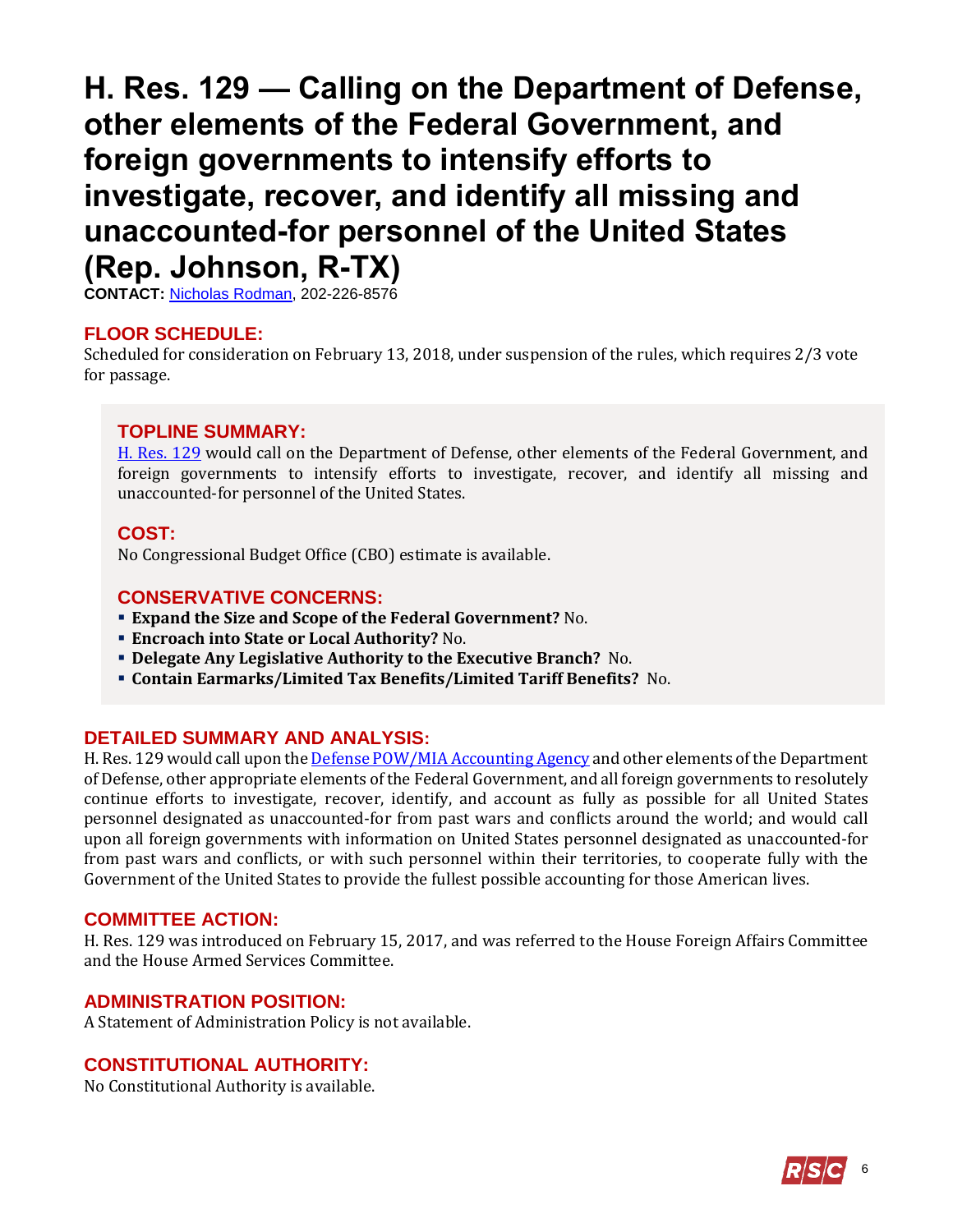# <span id="page-6-0"></span>**H.R. 4376 — Department of Energy Research Infrastructure Act, as amended (Rep. Knight, R-CA)**

**CONTACT:** [Nicholas Rodman,](mailto:nicholas.rodman@mail.house.gov) 202-226-8576

## **FLOOR SCHEDULE:**

Scheduled for consideration on February 13, 2018, under suspension of the rules, which requires 2/3 vote for passage.

## **TOPLINE SUMMARY:**

[H.R. 4376](http://docs.house.gov/billsthisweek/20180212/HR4376-1.pdf) would authorize the appropriation of funds to carry out certain upgrades to Department of Energy research equipment and the construction of a research user facility.

## **COST:**

The Congressional Budget Office (CBO) [estimates](https://www.cbo.gov/system/files/115th-congress-2017-2018/costestimate/hr4376.pdf) that if the authorized amounts are appropriated, implementing H.R. 4376 would cost \$836 million over the 2018-2022 period and \$194 million after 2022.

## **CONSERVATIVE CONCERNS:**

 **Expand the Size and Scope of the Federal Government?** The bill would authorize appropriations for projects that are already under construction or in the design phase.

- **Encroach into State or Local Authority?** No.
- **Delegate Any Legislative Authority to the Executive Branch?** No.
- **Contain Earmarks/Limited Tax Benefits/Limited Tariff Benefits?** No.

## **DETAILED SUMMARY AND ANALYSIS:**

H.R. 4376 would direct the Department of Energy to provide for the upgrade to the [Advanced Light Source,](https://science.energy.gov/bes/suf/user-facilities/x-ray-light-sources/als/) which is described by the Department of Energy as "one of the world's brightest sources of high-quality, reliable vacuum-ultraviolet light and soft X-rays" located at the a[t Lawrence Berkeley National Laboratory](https://als.lbl.gov/) in California. The upgrade would include the development of a multi-bend achromat lattice to produce a high flux of coherent x-rays within the soft x-ray energy region. The Secretary of Energy would, to the maximum extent practicable, ensure that the start of full operations of the upgrade occurs before December 31, 2026. The bill would authorize a total of \$310,000,000 for the project from fiscal year 2018 to fiscal year 2024. (\$20,000,000 for fiscal year 2018; \$50,000,000 for fiscal year 2019; \$80,000,000 for fiscal year 2020; \$80,000,000 for fiscal year 2021; \$52,000,000 for fiscal year 2022; \$22,000,000 for fiscal year 2023; and \$6,000,000 for fiscal year 2024).

The bill would provide for the upgrade to the [Linac Coherent Light Source II](https://lcls.slac.stanford.edu/) facility, located in California including the development of experimental capabilities for high energy x-rays. The Secretary of Energy would, to the maximum extent practicable, ensure that the start of full operations of the upgrade occurs before December 31, 2025. The bill would authorize a total of \$320,000,000 for the project from fiscal year 2018 to fiscal year 2023. (\$20,000,000 for fiscal year 2018; \$55,000,000 for fiscal year 2019; \$80,000,000 for fiscal year 2020; \$80,000,000 for fiscal year 2021; \$54,000,000 for fiscal year 2022; and \$31,000,000 for fiscal year 2023).

The Department of Energy would be directed to provide for and construct a Facility for Rare Isotope Beams to advance the understanding of rare nuclear isotopes and the evolution of the cosmos, and ensure that the start of full operations of the facility occurs before June 30, 2022, with early operation in 2018. The bill would authorize a total of \$341,500,000 for the project from fiscal year 2018 to fiscal year 2024. (\$101,200,000 for fiscal year 2018; \$86,000,000 for fiscal year 2019; \$64,000,000 for fiscal year 2020; \$36,300,000 for fiscal

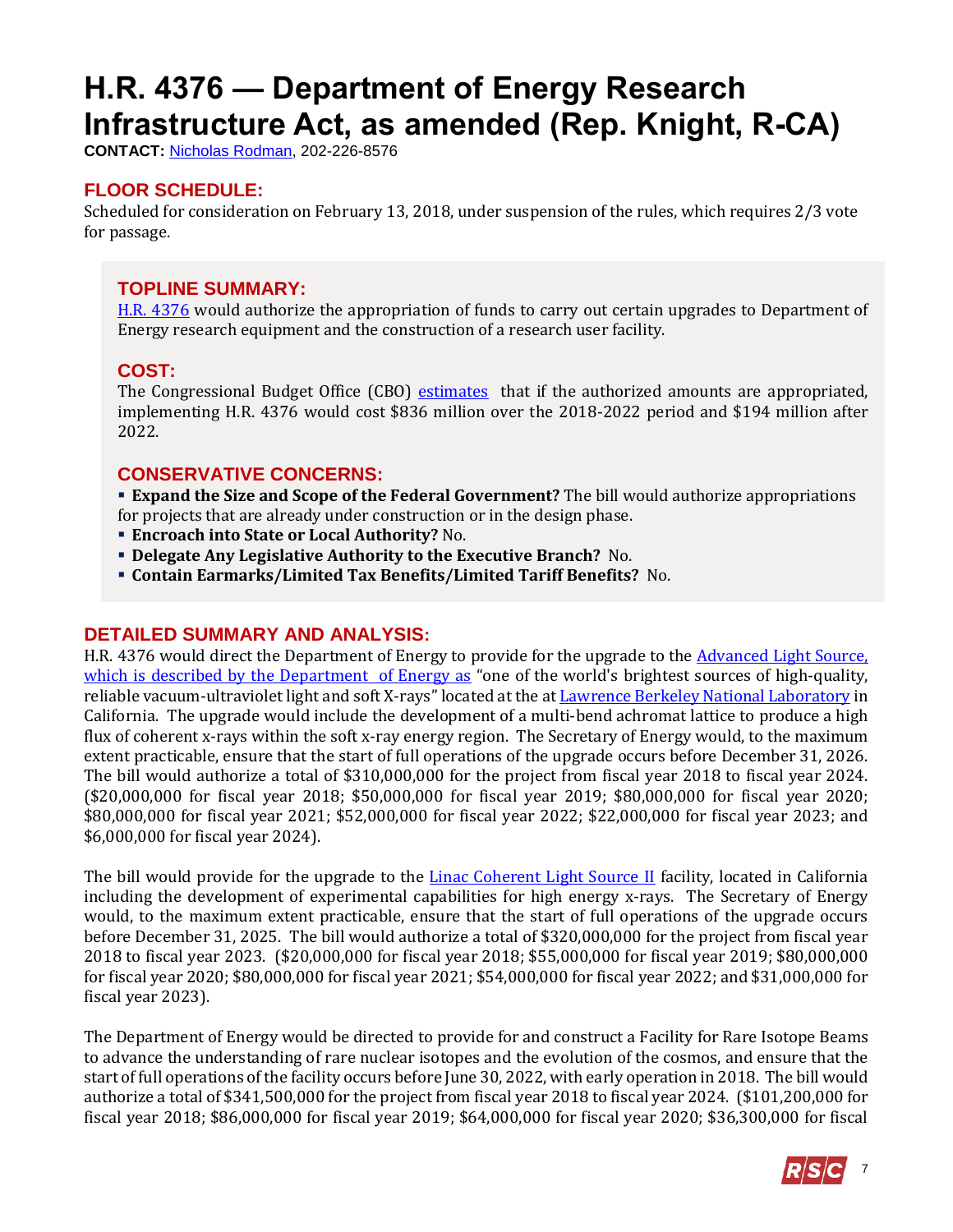year 2021; \$24,000,000 for fiscal year 2022; \$15,000,000 for fiscal year 2023; and \$15,000,000 for fiscal year 2024).

The bill provides that no additional funds authorized to be appropriated to carry out the bill and the bill shall be carried out using amounts available for such purposes.

According to [CBO](https://www.cbo.gov/system/files/115th-congress-2017-2018/costestimate/hr4376.pdf), "Under current law, DOE's Office of Science supports basic research in the physical sciences and operates a system of national scientific user facilities. The office received an appropriation of \$5.4 billion in 2017 and the same amount on an annualized basis for 2018; that amount includes funding for construction and upgrades of equipment and research facilities. Under current law, no specific sums are authorized to be appropriated to DOE for those purposes after 2018… the upgrade of the Advanced Light Source is in the design phase, and the upgrade of the Linac Coherent Light Source II and construction of the Facility for Rare Isotope Beams are nearing completion. In 2017, the agency spent \$300 million for those two projects."

More information on the projects can be found [here](https://science.energy.gov/~/media/bes/besac/pdf/Reports/BESAC_Facility_Upgrade_Assessment_Approved_June_9_2016.pdf) from the Basic Energy Sciences Advisory Committee's June 9, 2016 report on facility upgrades.

#### **COMMITTEE ACTION:**

H.R. 4376 was introduced on November 13, 2017, and was referred to the House Committee on Science, Space, and Technology. On [November 15, 2017,](https://science.house.gov/legislation/markups/full-committee-markup-0) the bill was ordered to be reported by voice vote.

#### **ADMINISTRATION POSITION:**

A Statement of Administration Policy is not available.

#### **CONSTITUTIONAL AUTHORITY:**

According to the sponsor: "Congress has the power has the power to enact this legislation pursuant to the following: To make all Laws which shall be necessary and proper for carrying into Execution the foregoing Powers, and all other Powers vested by this Constitution in the Government of the United States, or in any Department or Officer thereof."

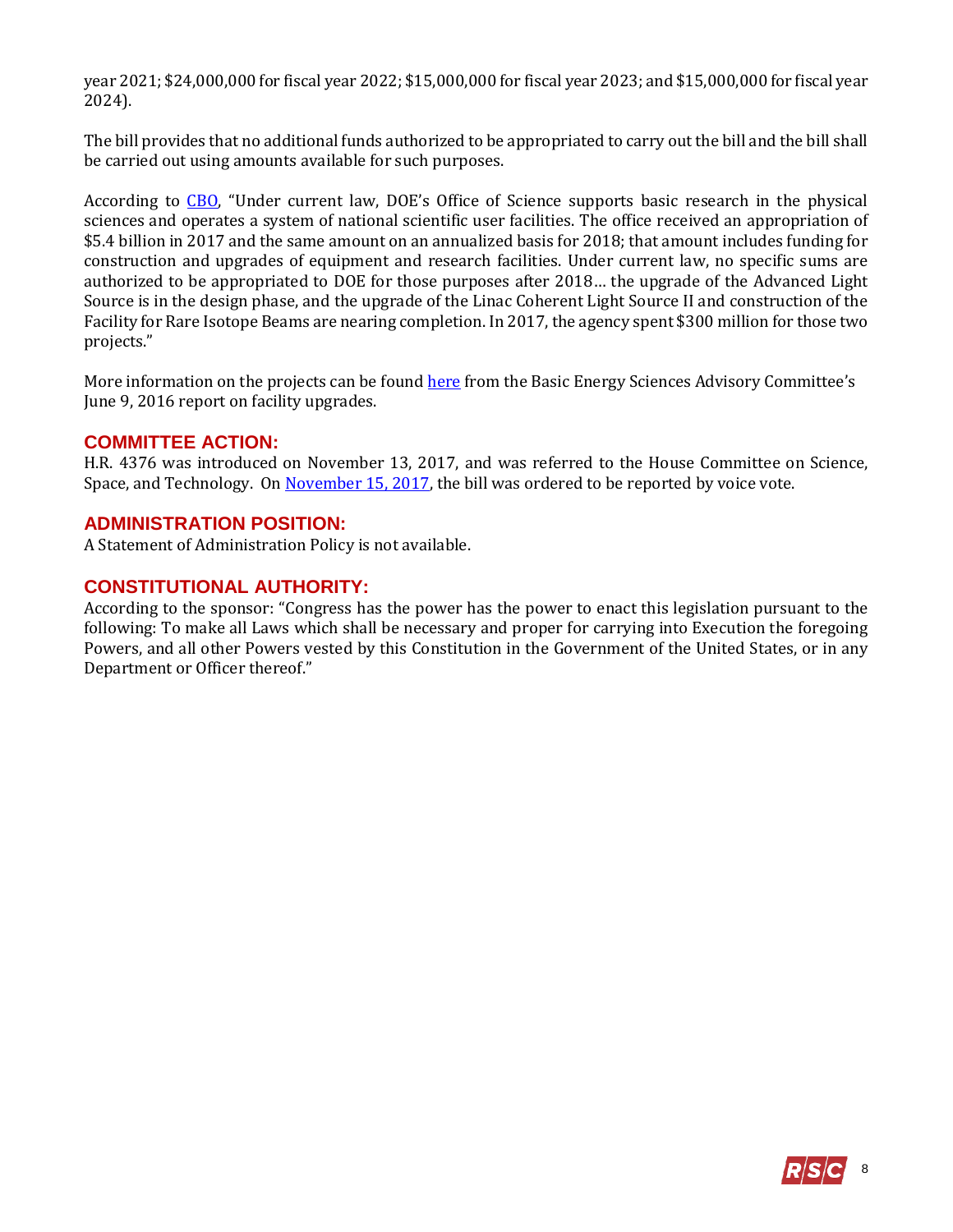# <span id="page-8-0"></span>**H.R. 4377 — Accelerating American Leadership in Science Act, as amended (Rep. Hultgren, R-MI)**

**CONTACT:** [Nicholas Rodman,](mailto:nicholas.rodman@mail.house.gov) 202-226-8576

## **FLOOR SCHEDULE:**

Scheduled for consideration on February 13, 2018, under suspension of the rules, which requires 2/3 vote for passage.

## **TOPLINE SUMMARY:**

[H.R. 4377](http://docs.house.gov/billsthisweek/20180212/HR4377-1.pdf) would authorize the appropriation of funds to carry out construction and certain upgrades to Department of Energy (DOE) research equipment and facilities under the department's Office of Science.

## **COST:**

The Congressional Budget Office (CBO) [estimates](https://www.cbo.gov/system/files/115th-congress-2017-2018/costestimate/hr4377.pdf) that if the authorized amounts are appropriated, implementing H.R. 4377 would cost \$1.5 billion over the 2018-2022 period and \$2.2 billion after 2022.

## **CONSERVATIVE CONCERNS:**

 **Expand the Size and Scope of the Federal Government?** The bill would authorize appropriations for projects that are already under construction or in the design phase.

- **Encroach into State or Local Authority?** No.
- **Delegate Any Legislative Authority to the Executive Branch?** No.
- **Contain Earmarks/Limited Tax Benefits/Limited Tariff Benefits?** No.

#### **DETAILED SUMMARY AND ANALYSIS:**

H.R. 4377 would direct the Department of Energy to provide for the upgrade to th[e Advanced Photon Source,](https://www.aps.anl.gov/) at Argonne National Laboratory in Illinois, including the development of a multi-bend achromat lattice to produce a high flux of coherent x-rays within the hard x-ray energy region and a suite of beamlines optimized for this source. The Secretary of Energy would, to the maximum extent practicable, ensure that the start of full operations of the upgrade occurs before December 31, 2025. The bill would authorize a total of \$619,000,000 for the project. (\$93,000,000 for fiscal year 2018; \$130,000,000 for fiscal year 2019; \$152,400,000 for fiscal year 2020; \$150,000,000 for fiscal year 2021; \$73,600,000 for fiscal year 2022; and \$20,000,000 for fiscal year 2023).

The bill would direct the Department of Energy to provide for the construction of [a Long-Baseline Neutrino](http://news.fnal.gov/2017/07/construction-begins-international-mega-science-experiment-understand-neutrinos/)  [Facility](http://news.fnal.gov/2017/07/construction-begins-international-mega-science-experiment-understand-neutrinos/) in South Dakota, to facilitate the international Deep Underground Neutrino Experiment to enable a program in neutrino physics to measure the fundamental properties of neutrinos, explore physics beyond the Standard Model, and better clarify the nature of matter and antimatter. The Secretary of Energy would, to the maximum extent practicable, ensure that the start of full operations occurs before December 31, 2026. The bill would authorize \$1.44 billion for the construction of the facility. (\$95,000,000 for fiscal year 2018; \$160,000,000 for fiscal year 2019; \$195,000,000 for fiscal year 2020; \$195,000,000 for fiscal year 2021; \$200,000,000 for fiscal year 2022; \$200,000,000 for fiscal year 2023; \$195,000,000 for fiscal year 2024; \$150,000,000 for fiscal year 2025; and \$50,000,000 for fiscal year 2026.

The bill would direct the Department of Energy to provide for a proton power upgrade to the Spallation [Neutron Source](https://neutrons.ornl.gov/sns) at Oak Ridge National Laboratory, in Tennessee. The Secretary of Energy would, to the maximum extent practicable, ensure that the start of full operations of the upgrade occurs before December 31, 2025. The bill would authorize a total of \$208,000,000 for the project. (\$26,000,000 for fiscal year 2018; \$70,800,000 for fiscal year 2019; \$33,500,000 for fiscal year 2020; \$40,500,000 for fiscal year 2021; \$21,100,000 for fiscal year 2022; \$13,200,000 for fiscal year 2023; and \$2,900,000 for fiscal year 2024).

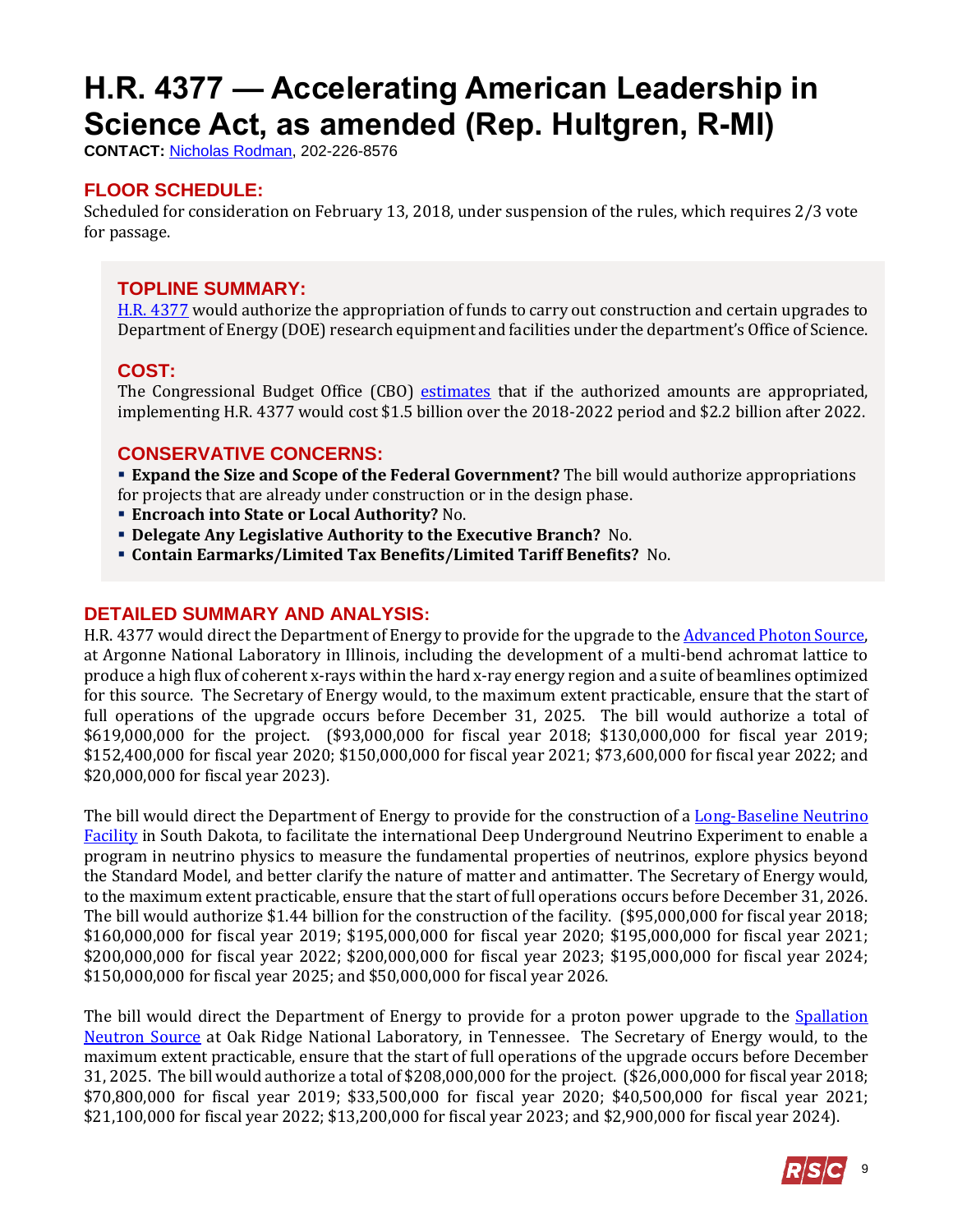The bill would direct the Department of Energy to provide for the construction of a second target station for [the Spallation Neutron Source](https://neutrons.ornl.gov/sts) at Oak Ridge National Laboratory, in Tennessee. The Secretary of Energy would, to the maximum extent practicable, ensure that the start of full operations of the second target station occurs before December 31, 2030, with the option for early operation in 2028. The bill would authorize a total of \$1.5 billion for the project. (\$5,000,000 for fiscal year 2018; \$10,000,000 for fiscal year 2019; \$15,000,000 for fiscal year 2020; \$25,000,000 for fiscal year 2021; \$50,000,000 for fiscal year 2022; \$200,000,000 for fiscal year 2023; \$275,000,000 for fiscal year 2024; \$275,000,000 for fiscal year 2025; \$275,000,000 for fiscal year 2026; \$250,000,000 for fiscal year 2027; and \$120,000,000 for fiscal year 2028).

The bill provides that no additional funds authorized to be appropriated to carry out the bill and the bill shall be carried out using amounts available for such purposes.

According to CBO, "DOE's Office of Science supports basic research in the physical sciences and operates a system of national scientific user facilities. The office received an appropriation of \$5.4 billion in 2017 and the same amount on an annualized basis for 2018; that amount includes funding for construction of and upgrades to equipment and research facilities. Under current law, no specific sums are authorized to be appropriated to DOE for those purposes after 2018… In 2017, DOE spent \$37 million for construction of the Long-Baseline Neutrino Facility. According to the agency, the upgrades to the Advanced Photon Source and Spallation Neutron Source are in the design phase. In recent years, the agency received appropriations of \$40 million a year for those projects."

More information on the projects can be found [here](https://science.energy.gov/~/media/bes/besac/pdf/Reports/BESAC_Facility_Upgrade_Assessment_Approved_June_9_2016.pdf) from the Basic Energy Sciences Advisory Committee's June 9, 2016 report on facility upgrades.

#### **COMMITTEE ACTION:**

H.R. 4377 was introduced on November 13, 2017, and was referred to the House Committee on Science, Space, and Technology. On [November 15, 2017,](https://science.house.gov/legislation/markups/full-committee-markup-0) the bill was ordered to be reported by voice vote.

#### **ADMINISTRATION POSITION:**

A Statement of Administration Policy is not available.

## **CONSTITUTIONAL AUTHORITY:**

According to the sponsor: "Congress has the power to enact this legislation pursuant to the following: To make all Laws which shall be necessary and proper for carrying into Execution the foregoing Powers, and all other Powers vested by this Constitution in the Government of the United States, or in any Department or Officer thereof."

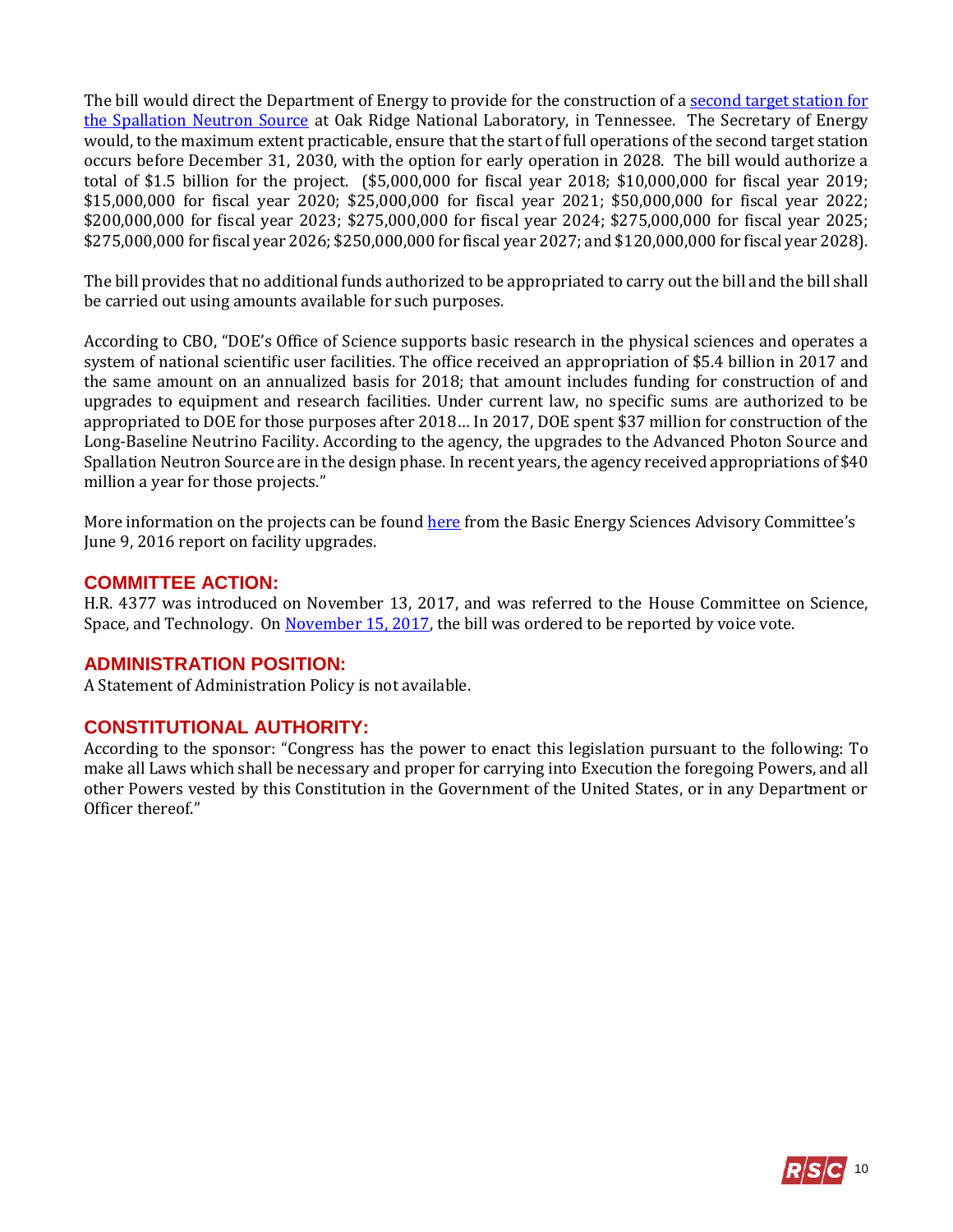# <span id="page-10-0"></span>**H.R. 4378 — Nuclear Energy Research Infrastructure Act, as amended (Rep. Weber, R-TX)**

**CONTACT:** [Nicholas Rodman,](mailto:nicholas.rodman@mail.house.gov) 202-226-8576

## **FLOOR SCHEDULE:**

Scheduled for consideration on February 13, 2018, under suspension of the rules, which requires 2/3 vote for passage.

#### **TOPLINE SUMMARY:**

[H.R. 4378](http://docs.house.gov/billsthisweek/20180212/HR4378-1.pdf) would authorize the appropriation of funds to carry out the construction of a test reactor, or [versatile fast neutron source](https://inlnuc.inl.gov/NUC%20Annual%20Review%20Meeting%20%20August%202017/Wednesday%20Presentations/2_Breakout-Session-VFNS.pdf) for the Department of Energy.

#### **COST:**

The Congressional Budget Office (CBO[\) estimates](https://www.cbo.gov/system/files/115th-congress-2017-2018/costestimate/hr4378.pdf) that implementing the bill would cost nearly \$2 billion over the 2018-2027 period. Enacting H.R. 4378 would not affect direct spending or revenues; therefore, pay-as-you-go procedures do not apply. CBO estimates that enacting H.R. 4378 would not increase net direct spending or on-budget deficits in any of the four consecutive 10-year periods beginning in 2028.

#### **CONSERVATIVE CONCERNS:**

 **Expand the Size and Scope of the Federal Government?** The bill would require the DOE to establish a test reactor that the agency is currently assessing the need for and has not begun construction.

- **Encroach into State or Local Authority?** No.
- **Delegate Any Legislative Authority to the Executive Branch?** No.
- **Contain Earmarks/Limited Tax Benefits/Limited Tariff Benefits?** No.

#### **DETAILED SUMMARY AND ANALYSIS:**

H.R. 4378 would direct the Department of Energy to provide for a versatile reactor-based fast neutron source, which would operate as a national user facility. The Secretary of Energy would consult with the private sector, universities, National Laboratories, and relevant Federal agencies to ensure that the versatile neutron source is capable of meeting Federal research needs for neutron irradiation services. The Secretary of Energy would, to the maximum extent practicable, ensure that the start of full operations of the facility occurs before December 31, 2025. The bill would authorize a total of \$1.985 billion for the project. (\$35,000,000 for fiscal year 2018; \$100,000,000 for fiscal year 2019; \$200,000,000 for fiscal year 2020; \$260,000,000 for fiscal year 2021; \$340,000,000 for fiscal year 2022; \$350,000,000 for fiscal year 2023; \$350,000,000 for fiscal year 2024; and \$350,000,000 for fiscal year 2025).

The bill provides that no additional funds authorized to be appropriated to carry out the bill and the bill shall be carried out using amounts available for such purposes.

According to [CBO](https://www.cbo.gov/system/files/115th-congress-2017-2018/costestimate/hr4378.pdf), "the agency is currently assessing the need for a test reactor similar to the one envisioned under H.R. 4378, the costs of which are uncertain."

#### **COMMITTEE ACTION:**

H.R. 4378 was introduced on November 13, 2017, and was referred to the House Committee on Science, Space, and Technology. On [November 15, 2017,](https://science.house.gov/legislation/markups/full-committee-markup-0) the bill was ordered to be reported by voice vote.

#### **ADMINISTRATION POSITION:**

A Statement of Administration Policy is not available.

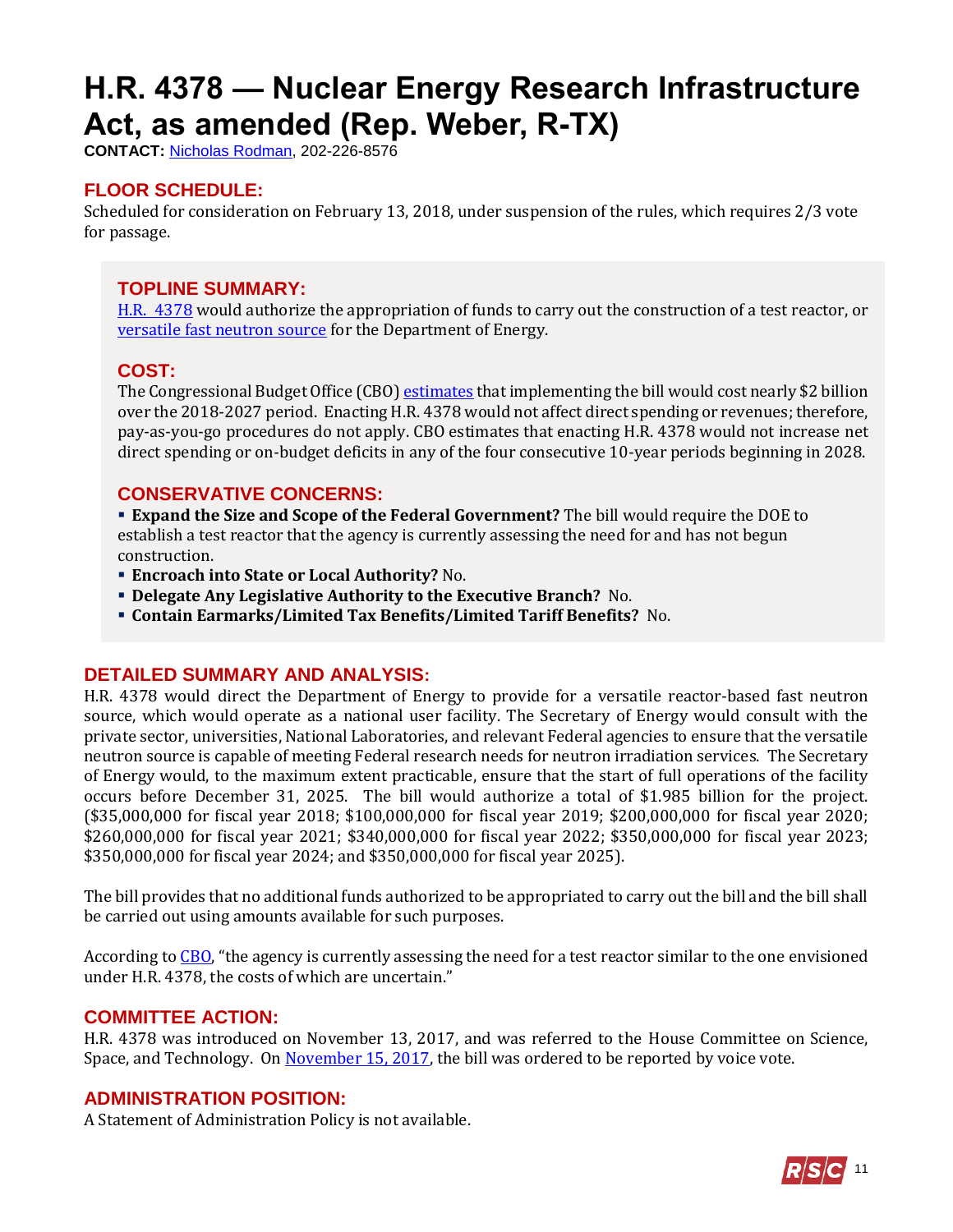## **CONSTITUTIONAL AUTHORITY:**

According to the sponsor: "Congress has the power to enact this legislation pursuant to the following: To make all Laws which shall be necessary and proper for carrying into Execution the foregoing Powers, and all other Powers vested by this Constitution in the Government of the United States, or in any Department or Officer thereof."

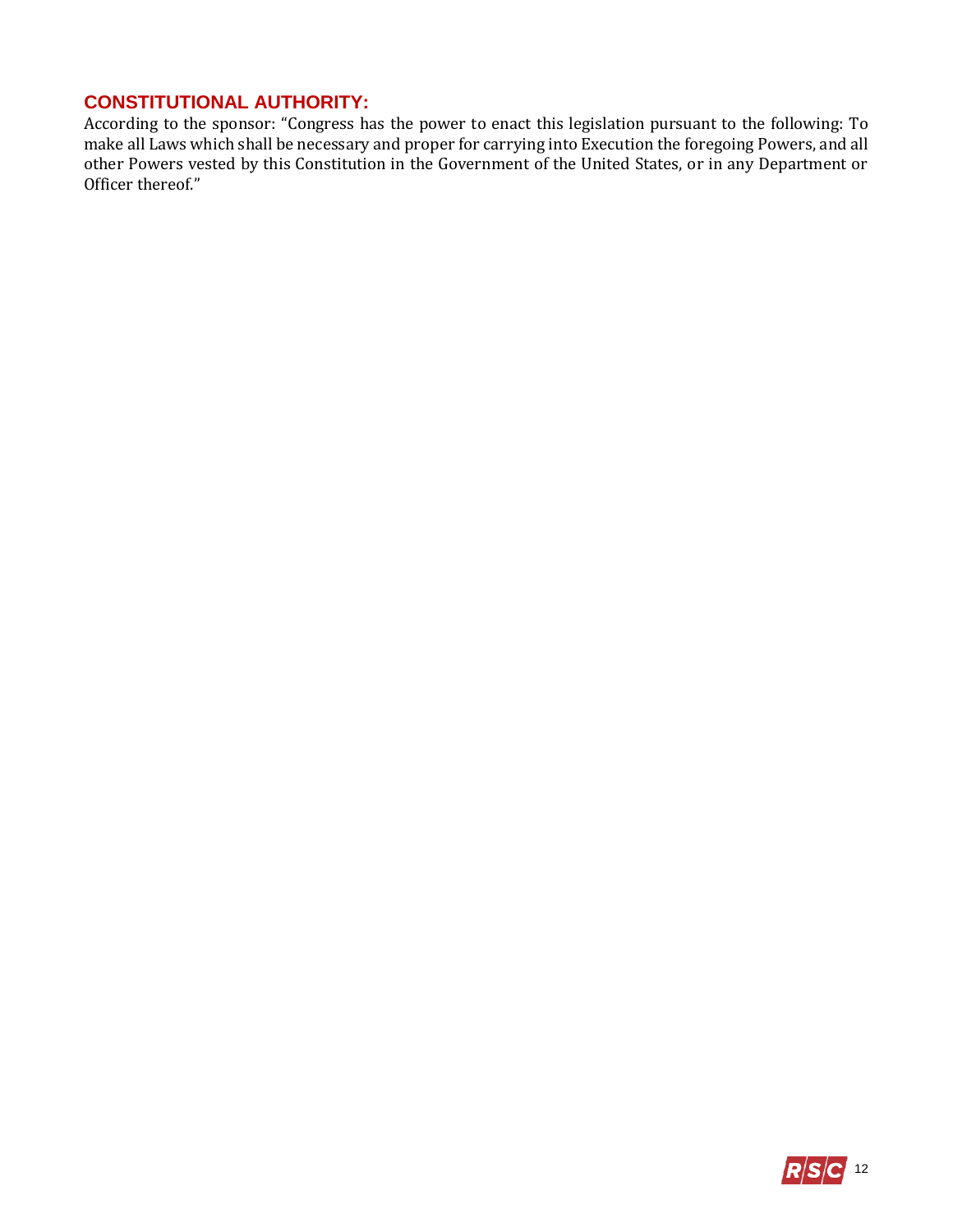# <span id="page-12-0"></span>**H.R. 4675 — Low Dose Radiation Research Act, as amended (Rep. Marshall, R-KS)**

**CONTACT:** [Nicholas Rodman,](mailto:nicholas.rodman@mail.house.gov) 202-226-8576

## **FLOOR SCHEDULE:**

Scheduled for consideration on February 13, 2018, under suspension of the rules, which requires 2/3 vote for passage.

#### **TOPLINE SUMMARY:**

[H.R. 4675](http://docs.house.gov/billsthisweek/20180212/HR4675-1.pdf) would authorize funding for the Department of Energy's (DOE's) Office of Science to conduct a basic research program on low dose radiation.

#### **COST:**

The Congressional Budget Office (CBO) [estimates](https://www.cbo.gov/system/files/115th-congress-2017-2018/costestimate/hr4675.pdf) that implementing H.R. 4675 would cost \$96 million over the 2018-2022 period, assuming appropriation of the authorized amounts. Enacting the bill would not affect direct spending or revenues; therefore, pay-as-you-go procedures do not apply. CBO estimates that enacting H.R. 4675 would not increase net direct spending or on-budget deficits in any of the four consecutive 10-year periods beginning in 2028.

## **CONSERVATIVE CONCERNS:**

 **Expand the Size and Scope of the Federal Government?** The bill would authorize funding for a radiation research program that would be similar to a program that was terminated in 2016.

- **Encroach into State or Local Authority?** No.
- **Delegate Any Legislative Authority to the Executive Branch?** No.
- **Contain Earmarks/Limited Tax Benefits/Limited Tariff Benefits?** No.

#### **DETAILED SUMMARY AND ANALYSIS:**

H.R. 4675 would authorize funding for DOE's Office of Science to carry out a basic research program on lowdose radiation to enhance the scientific understanding of, and reduce uncertainties associated with, the effects of exposure to low-dose radiation; and inform improved risk-assessment and risk-management methods with respect to such radiation. Not later than 180 days after the bill's enactment, the department would be required to submit a 4-year research plan that identifies and prioritizes basic research needs relating to low-dose radiation to Congress. The bill would authorize a total of \$100,000,000 provided to the Biological and Environmental Research Program. (\$20,000,000 for fiscal year 2018; \$20,000,000 for fiscal year 2019; \$30,000,000 for fiscal year 2020; and \$30,000,000 for fiscal year 2021).

The bill provides that no additional funds authorized to be appropriated to carry out the bill and the bill shall be carried out using amounts available for such purposes.

#### **COMMITTEE ACTION:**

H.R. 4675 was introduced on December 18, 2017, and was referred to the House Committee on Science, Space, and Technology. On <u>January 10, 2018</u>, the bill was ordered to be reported (amended) by voice vote.

#### **ADMINISTRATION POSITION:**

A Statement of Administration Policy is not available.

## **CONSTITUTIONAL AUTHORITY:**

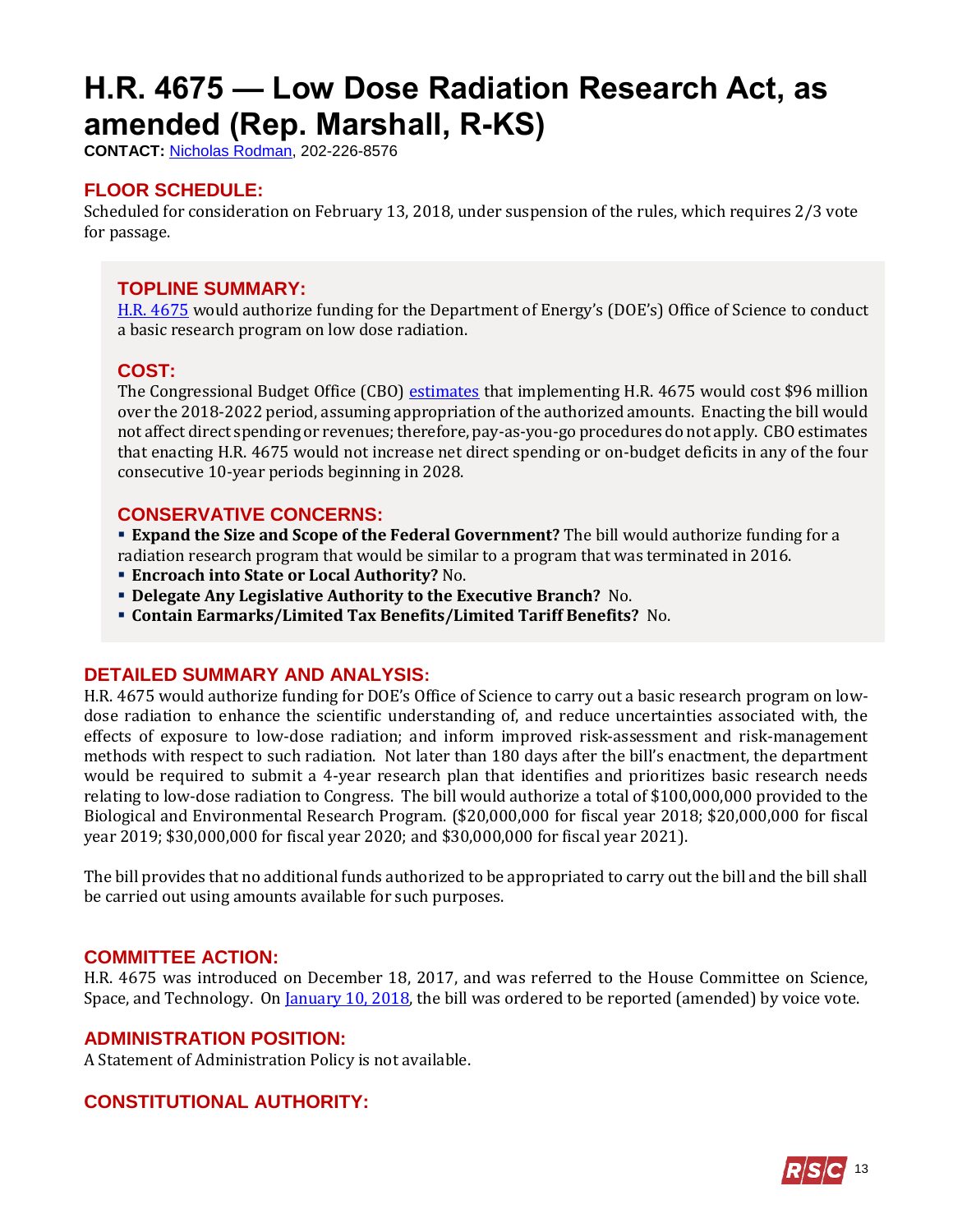According to the sponsor: "Congress has the power to enact this legislation pursuant to the following: To make all Laws which shall be necessary and proper for carrying into Execution the foregoing Powers, and all other Powers vested by this Constitution in the Government of the United States, or in any Department or Officer thereof."

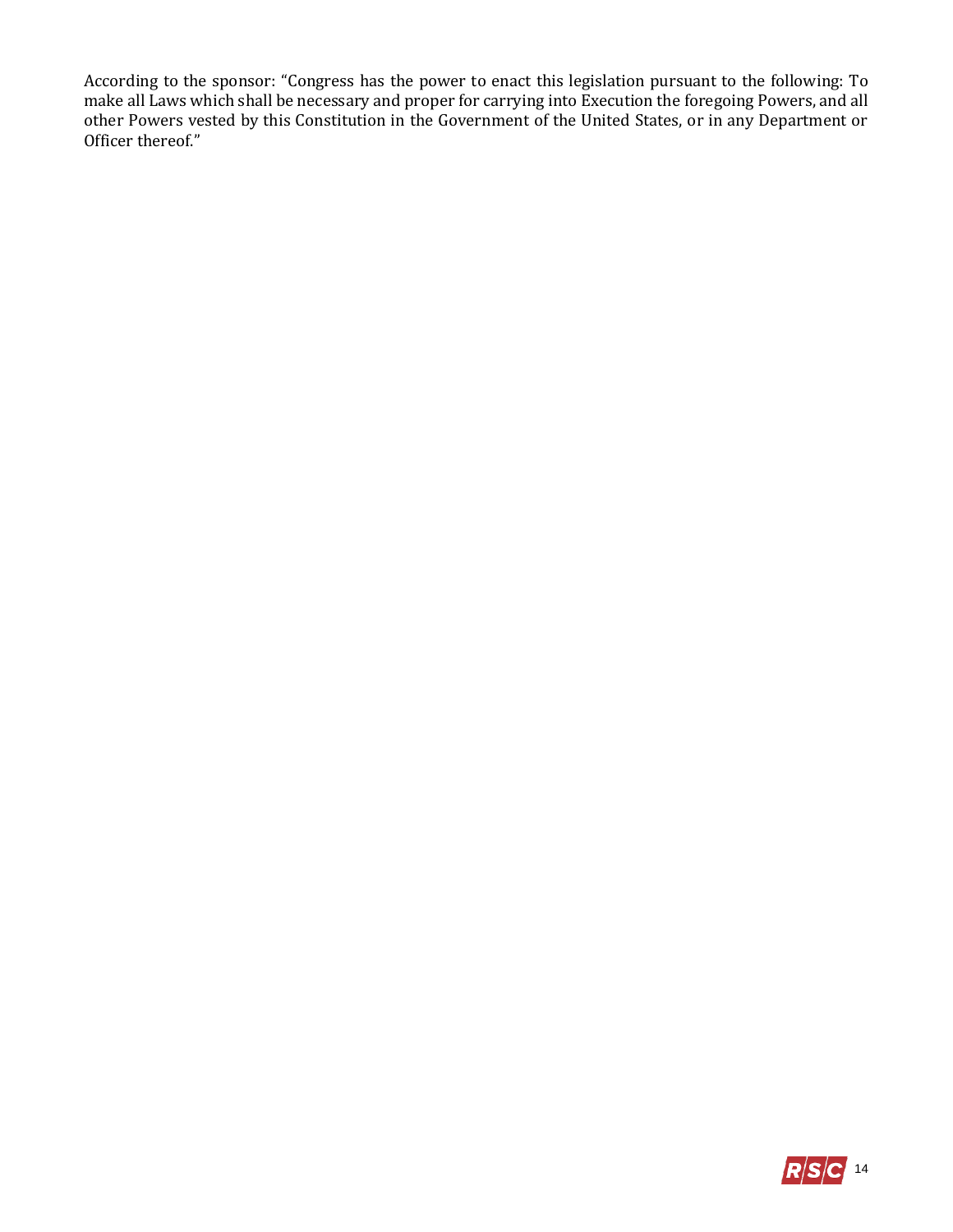# <span id="page-14-0"></span>**H.R. 3397 — Building Blocks of STEM Act, as amended (Rep. Rosen, D-NV)**

**CONTACT:** [Nicholas Rodman,](mailto:nicholas.rodman@mail.house.gov) 202-226-8576

## **FLOOR SCHEDULE:**

Scheduled for consideration on February 13, 2018, under suspension of the rules, which requires 2/3 vote for passage.

#### **TOPLINE SUMMARY:**

[H.R. 3397](http://docs.house.gov/billsthisweek/20180212/HR3397.pdf) would direct the National Science Foundation (NSF) to award grants, on a competitive basis, to institutions of higher education or nonprofit organizations to accelerate research efforts to increase understanding of the factors that contribute to the participation of young girls in STEM activities.

#### **COST:**

The Congressional Budget Office (CBO) [estimates](https://www.cbo.gov/system/files/115th-congress-2017-2018/costestimate/hr3397.pdf) that the NSF has spent around \$155 million annually on grant programs similar to the requirements in H.R. 3397. Considering information from NSF, CBO expects that the agency could meet the bill's requirements by continuing to operate those existing programs. Enacting H.R. 3397 would not affect direct spending or revenues; therefore, pay-as-you-go procedures do not apply. CBO estimates that enacting H.R. 3397 would not increase net direct spending or on-budget deficits in any of the four consecutive 10-year periods beginning in 2028.

#### **CONSERVATIVE CONCERNS:**

- **Expand the Size and Scope of the Federal Government?** No.
- **Encroach into State or Local Authority?** No.
- **Delegate Any Legislative Authority to the Executive Branch?** No.
- **Contain Earmarks/Limited Tax Benefits/Limited Tariff Benefits?** No.

#### **DETAILED SUMMARY AND ANALYSIS:**

H.R. 3397 would direct the NSF to award grants to institutions of higher education or nonprofit organizations or nonprofit organizations to accelerate research efforts to increase understanding of the factors that contribute to the participation of young girls in STEM activities. Research areas funded by a grant may include: the role of teacher training and professional development, including effective incentive structures to encourage teachers to participate in such training and professional development, in encouraging or discouraging young girls from participating in STEM activities; the role of teachers in shaping young girls' perceptions of STEM and discouraging such girls from participating in STEM activities; the role of other facets of the learning environment on the willingness of young girls to participate in STEM activities, including learning materials and textbooks, classroom decorations, seating arrangements, use of media and technology, classroom culture, and gender composition of students during group work; the role of parents and other caregivers in encouraging or discouraging young girls from participating in STEM activities; the types of STEM activities that elicit greater participation by young girls; the role of mentorship and best practices in finding and utilizing mentors; and the role of informal and out-of-school STEM learning opportunities on girls' perception of and participation in STEM activities.

The NSF would be directed to award grants, on a competitive basis, to institutions of higher education or nonprofit organizations, to develop and evaluate interventions in pre-K and elementary school classrooms that increase participation of young girls in computer science activities. The awarded grants would be used for activities that draw upon the expertise of the partner entities to increase participation of young girls in computer science activities.

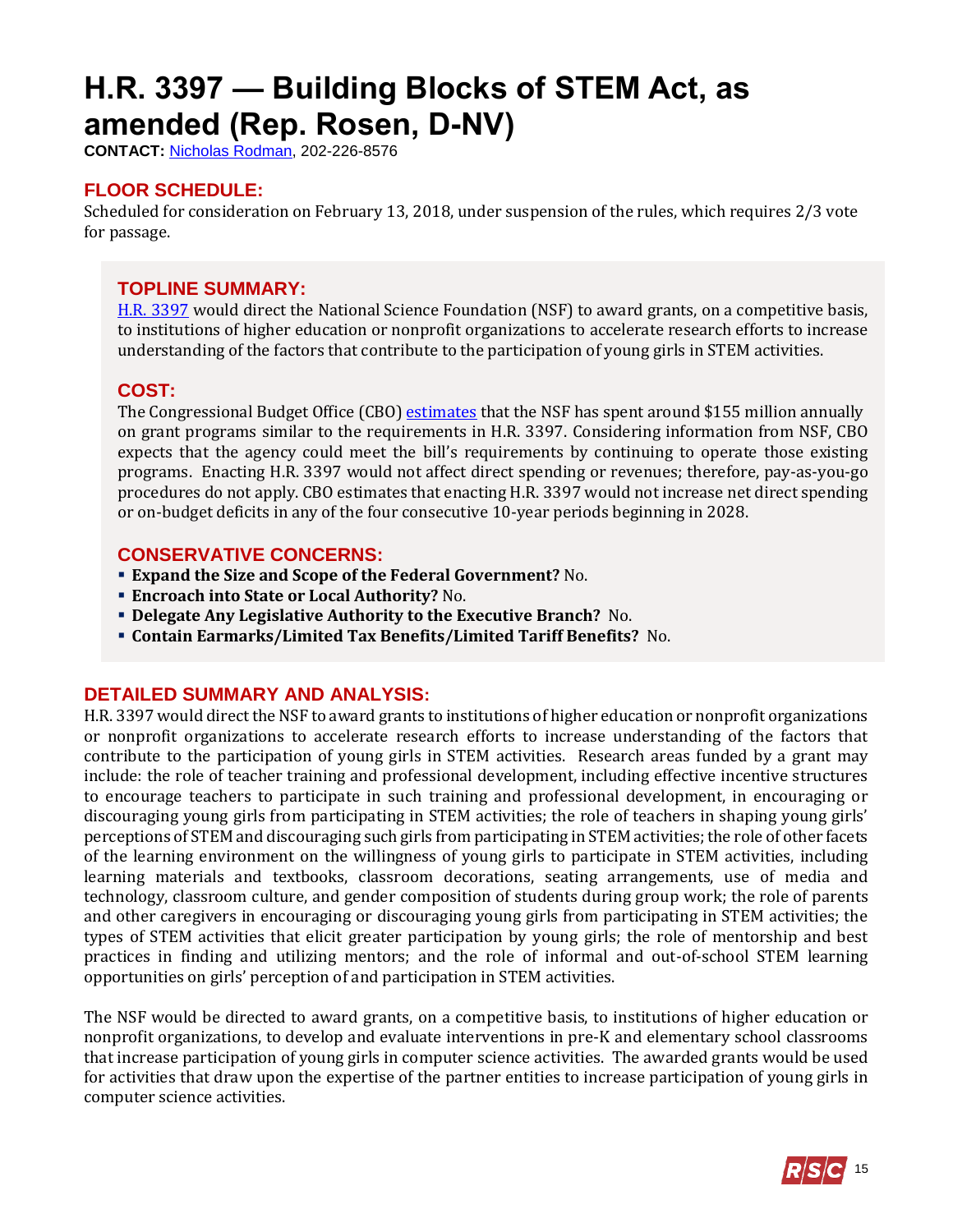The bill would require the NSF to evaluate the grant program not later than 4 years after the bill's enactment and would be required to submit the results to Congress.

#### **COMMITTEE ACTION:**

H.R. 3397 was introduced on July 25, 2017, and was referred to the House Committee on Science, Space, and Technology. O[n November 15, 2017,](https://science.house.gov/legislation/markups/full-committee-markup-0) the bill was ordered to be reported (amended) by voice vote

#### **ADMINISTRATION POSITION:**

A Statement of Administration Policy is not available.

#### **CONSTITUTIONAL AUTHORITY:**

According to the sponsor: "Congress has the power to enact this legislation pursuant to the following: Clause 8 of Section 8 of Article I of the Constitution."

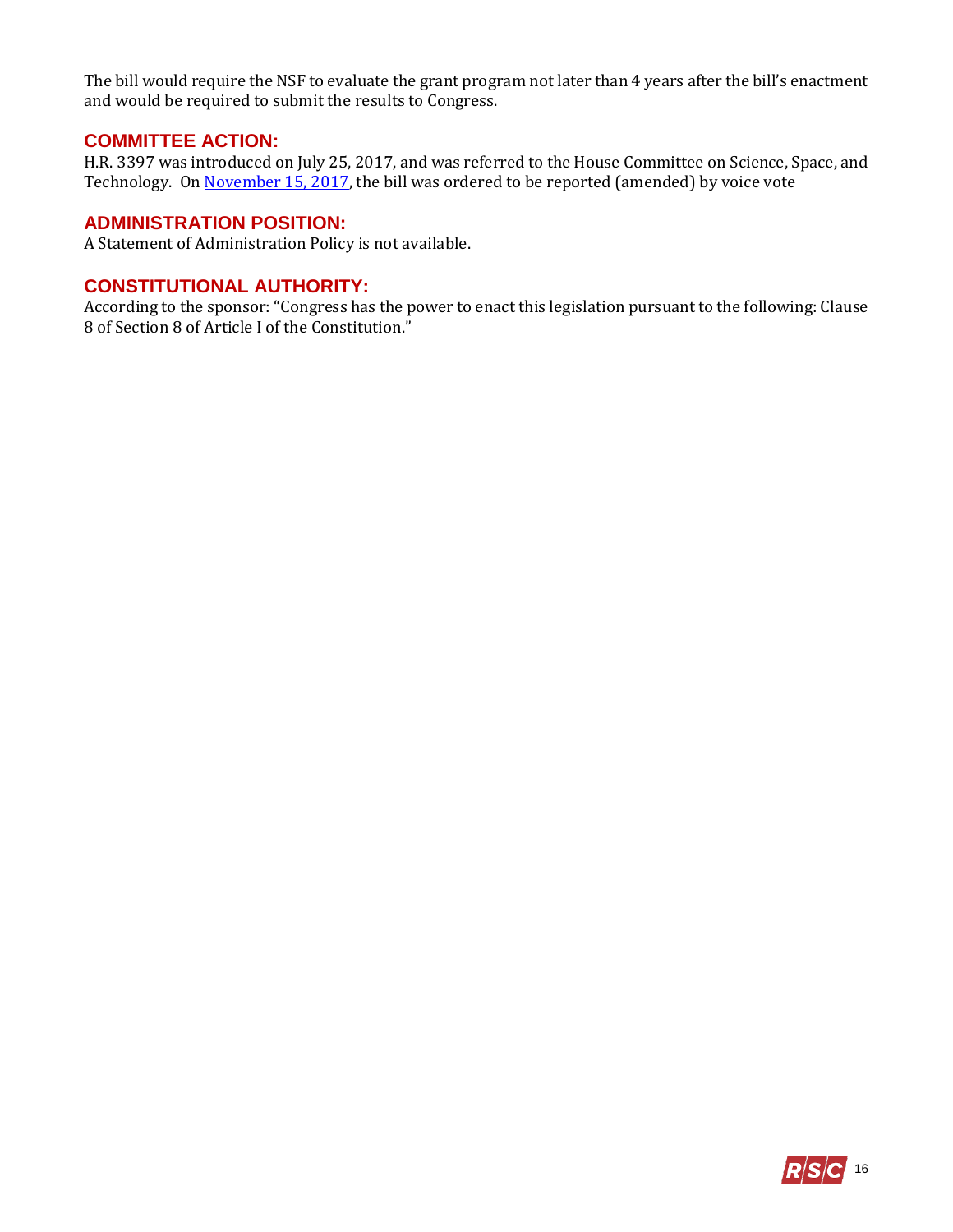## <span id="page-16-0"></span>**H.R. 4979 — To extend the Generalized System of Preferences and to make technical changes to the competitive need limitations provision of the program (Rep. Reichert, R-WA)**

**CONTACT:** [Nicholas Rodman,](mailto:nicholas.rodman@mail.house.gov) 202-226-8576

#### **FLOOR SCHEDULE:**

Scheduled for consideration on February 13, 2018, under suspension of the rules, which requires 2/3 vote for passage.

#### **TOPLINE SUMMARY:**

H.R. 4979 would extend the [Generalized System of Preferences](https://ustr.gov/issue-areas/trade-development/preference-programs/generalized-system-preference-gsp) (GSP), a U.S. trade preference program that promotes sustainable development in beneficiary countries by helping these countries to increase and diversify their trade with the United States.

#### **COST:**

The [Congressional Budget Office](https://www.cbo.gov/system/files/115th-congress-2017-2018/costestimate/hr4979.pdf) (CBO) estimates that enacting H.R. 4979 would decrease revenues by \$1.443 billion, decrease direct spending by \$1.518 billion, and reduce deficits by \$75 million over the FY 2018 – 2027 period.

#### **CONSERVATIVE CONCERNS:**

- **Expand the Size and Scope of the Federal Government?** No.
- **Encroach into State or Local Authority?** No.
- **Delegate Any Legislative Authority to the Executive Branch?** No.
- **Contain Earmarks/Limited Tax Benefits/Limited Tariff Benefits?** No.

## **DETAILED SUMMARY AND ANALYSIS:**

H.R. 4979 would extend the Generalized System of Preferences to December 31, 2020. The bill would require the United States Trade Representative to submit a report to Congress on efforts to ensure that countries designated as beneficiary developing countries under [title V of the Trade Act of 1974](https://legcounsel.house.gov/Comps/93-618.pdf) (19U.S.C. 2461 et seq.) are meeting the eligibility criteria set forth in that legislation. The bill would make several technical corrections to the procedure for competitive need limitation process set up in GSP to ensure that beneficiary countries meet eligibility requirements for the program. The bill would extend a limitation on the collection of certain [custom fees](https://www.law.cornell.edu/uscode/text/19/58c) to August 1, 2027.

More information on the previous extension of GSP can be found [here](https://rsc-walker.house.gov/sites/republicanstudycommittee.house.gov/files/2015LB/RSC_Legislative_Bulletin_Concur_in_the_Senate_Amendment_to_H_R_1295_June_25_2015_01.pdf) from the RSC's legislative bulletin on H.R. 1295, the Trade Preferences Extension Act of 2015. More information supporting the extension of GSP from the Heritage Foundation can be found [here.](https://www.heritage.org/trade/report/congress-should-renew-the-generalized-system-preferences)

## **OUTSIDE GROUPS IN SUPPORT:**

- [Coalition letter in support from various chambers of commerce and industries](http://renewgsptoday.com/gsp-supporter-list/)
- [U.S. Chamber of Commerce](https://www.uschamber.com/series/above-the-fold/time-renew-the-generalized-system-preferences)

#### **COMMITTEE ACTION:**

H.R. 4979 was introduced on February 8, 2017, and was referred to the House Committee on Ways and Means.